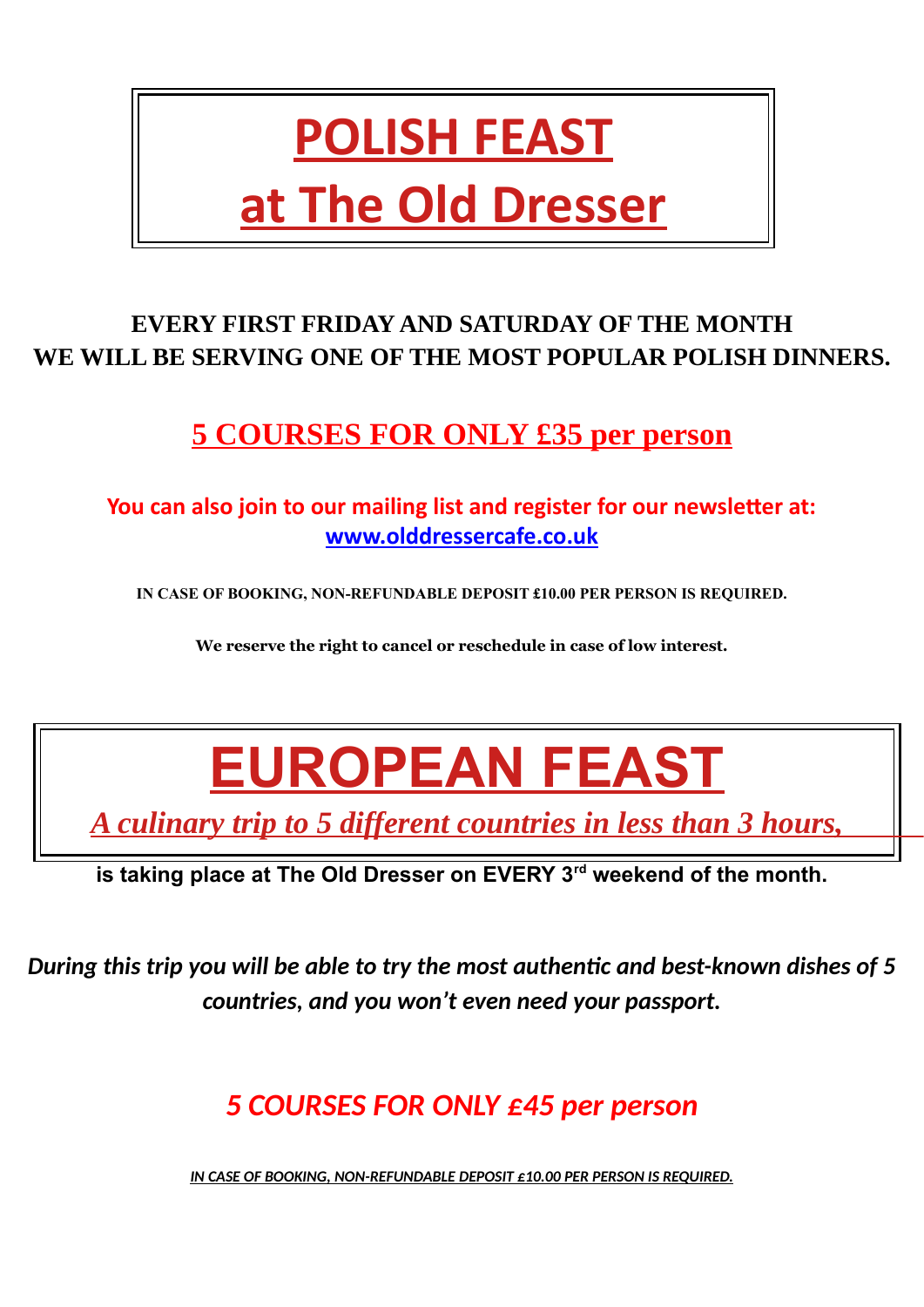### **YOU CAN HAVE THE ENTIRE RESTAURANT TO YOURSELVES.**

## WE REGRET THAT THE LARGEST PARTY WE CAN ACCOMMODATE IS 20. WE CAN ALSO ARRANGE AND DISCUSS INDIVIDUAL MENU.

**WE ARE A SMALL INDEPENDENT RESTAURANT...** 

 **SO NONREFUNDABLE DEPOSIT OF £10,00 PP WILL BE REQUIRED.**

# **SUNDAY LUNCH OFFER**

## *PRE ORDERS ONLY*

### **TURKEY, PORK and VEGGIE OPTIONS AVAILABLE**

**MAIN COURSE : £15.90** 

**SOUP AND MAIN or MAIN AND PUDDING: £17.90**

**SOUP, MAIN AND PUDDING: £19.90** 

**ASK FOR MORE DETAILS, OR VISIT OUR WEBSITE [www.olddressercafe.co.uk](http://www.olddressercafe.co.uk/)**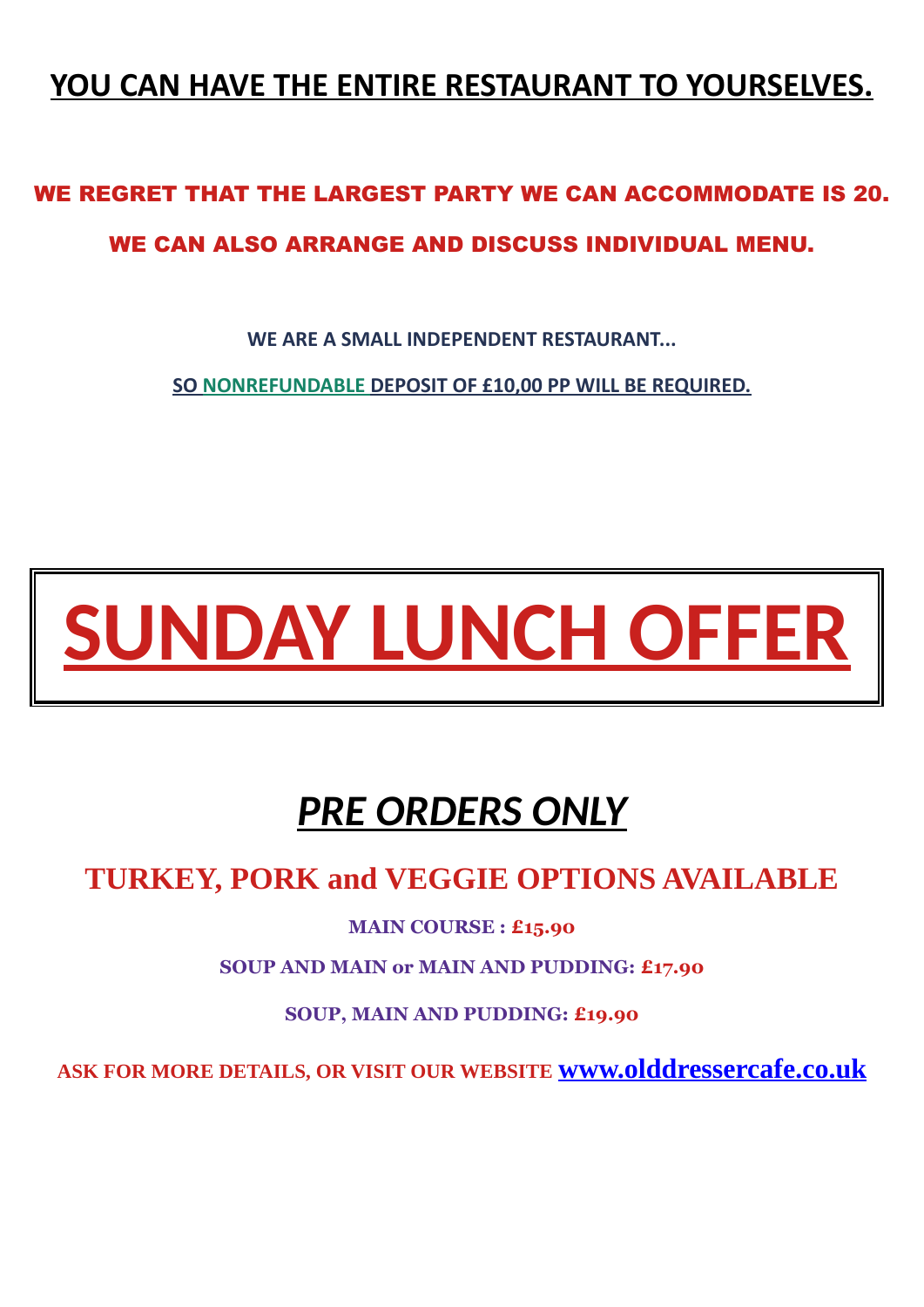

Hello Everyone,

**We want you to feel at home here…. just as if you are in our sitting room for lunch or tea – not dining out at a restaurant**

**The menu, served throughout the day, is comprised of Polish and British cuisine with other European influences, made from the finest locally sourced seasonal produce.** 

**There are no white tablecloths and the food will never be arranged on the plate with tweezers but, your food will always be served with spirit (often literally so! Please ask for our special beverages), & a lot of fun & flair by Rich.**

**Whilst each of our homemade dishes will be artfully cooked up by Rob with a creative panache that comes from the heart!**

**Our ethos and that of 'The Old Dresser' is to spread the appreciation of well-cooked food with lots of flavour. If this is for you?**

**Then, you will love it here!**

Rob & Rich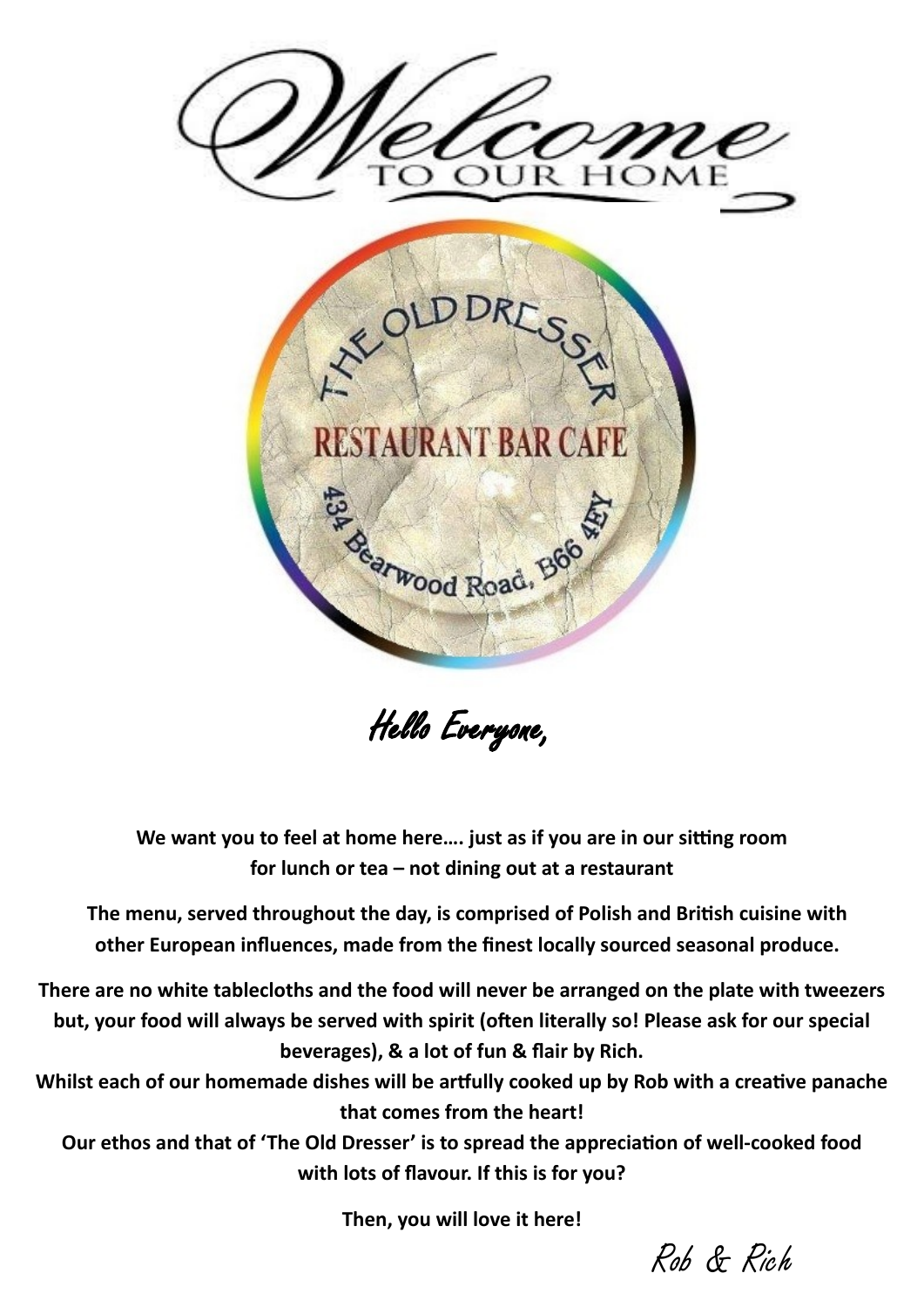

#### **PAY ONLY FOR WHAT YOU LIKE BIG FULL ENGLISH**

**Every day, large quantities of food are wasted. But are what we doing to combat it?** To reduce our restaurant food waste choose and pay only for items which you like to eat: 2 SAUSAGES - **£2.70**, 2 BACON - **£2.70**, 2 EGGS - **£2.20**, 2 HASH BROWNS - **£1.70**, BAKED BEANS - **£0.70**, GRILLED TOMATO - **£0.70**, MUSHROOMS - **£0.70**

#### **BUILD YOUR OWN BREAKFAST- for the truly hungry! CHOOSE ANY 5 ITEMS FROM**:

2 poached eggs, 2 scrambled eggs, 2 fried eggs, 2 hard boiled eggs, 2 slices of bacon, 2 sausages, 2 hash browns, baked beans, grilled tomatoes, smoked salmon, chips, 2 Slices of Halloumi cheese fried with thyme and sesame seeds, mushrooms, Scottish black pudding **all served with 2 white or brown toasts**

**£ 13.10**

#### **BLOODY MARY BREAKFAST- for the seriously hung-over! Big Full English breakfast served with double BLOODY MARY £ 14.60**

**FULL ENGLISH BREAKFAST - for setting you up for the day!**

1 sausage, 1 bacon, 1 fried egg **(exchange for a scrambled or poached egg for £1 more),** 1 hash brown, mushrooms, 4 flavored beans, grilled tomatoes, 1 white/ brown toast

#### **£ 7.80**

**BIG FULL ENGLISH BREAKFAST - for setting you up for the weekend!**

2 sausages, 2 slices of bacon, 2 fried eggs **(exchange for a scrambled or poached eggs for £1 more)**, 2 hash browns, mushrooms, 4 flavored beans, grilled tomatoes, 2 white/ brown toast

#### **£ 9.80**



Poles often start the day with meat or eggs. They commonly have what they call 'a sandwich', meaning a slice of bread with butter topped with sausage or ham, scrambled eggs, tomatoes, cucumber grated cheese and chive.

### **£ 8.50**

#### SIDES:

2 x Hash browns £2 |Tomato £1.50 | Mushrooms £1.50 | Baked beans £1.50 |1 Egg 1.50 | 2 Bacon £3.00 | 1 Sausage £2.00 | 1 Scottish Black Pudding £2.50 | 2 x Haloumi £3.00 Grated Cheese £2.00 | Chips £2.00 | Smoked Salmon £3.50

**Since all our food is freshly cooked to order, we humbly ask our customers to allow our chef time to complete your order.** 

**Please note that all allergens are used within our kitchen. Therefore, NO dishes can be guaranteed trace free!**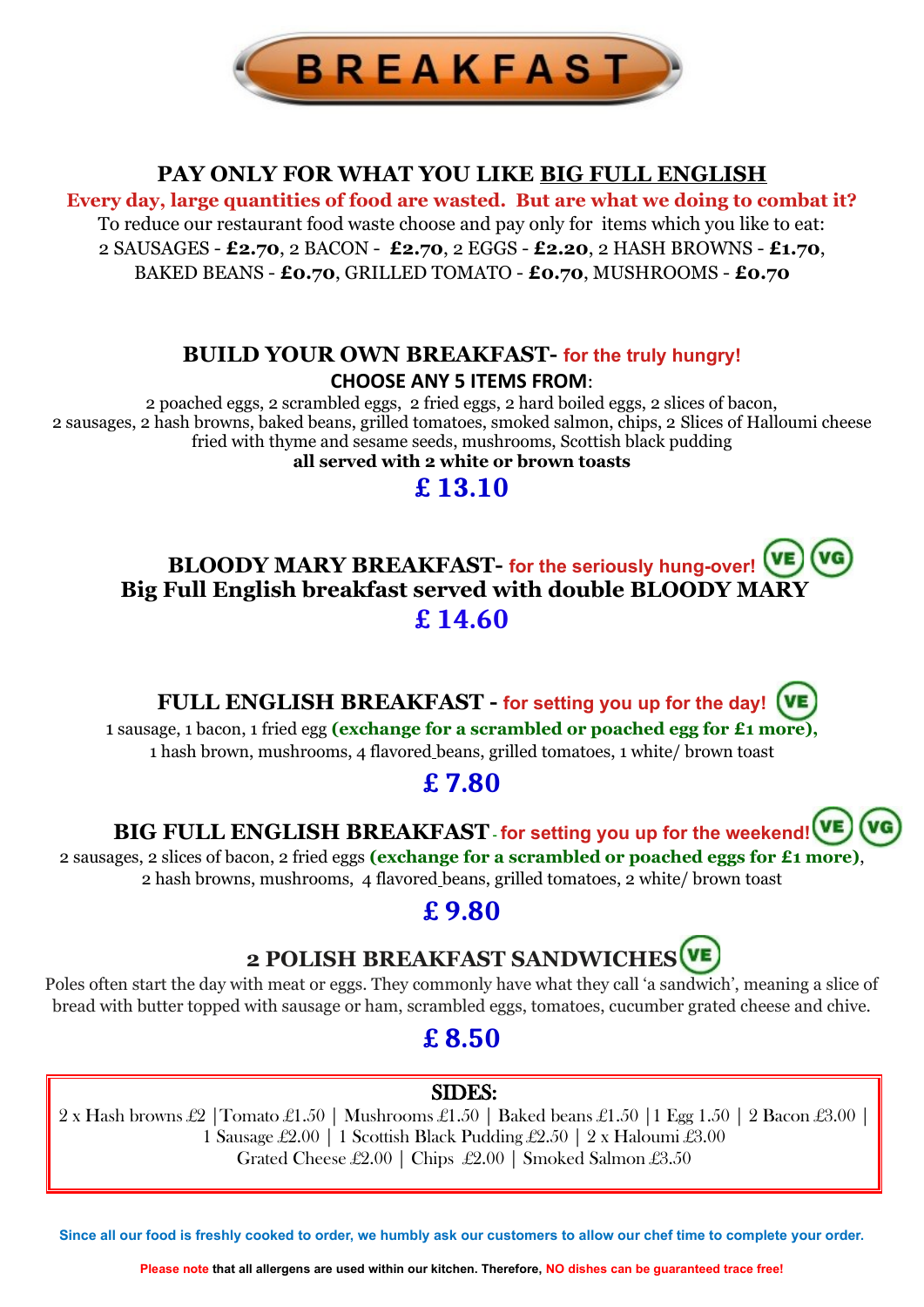

#### **SMOKED SALMON CEVICHE WITH PINK PEPPERCORNS AND HERBS DRESSING £ 9.60**

#### **CREAMY MUSHROOM and SMOKED SALMON TOASTS £ 8.90**

sliced mushrooms fried with thyme, white wine, smoked salmon and cream, topped with paprika dusted poached eggs served on Lightly Toasted Artisanal Sourdough Rye Bread

#### **EGGS BENEDICT £ 7.40**

crispy bacon, 2 poached eggs, wild rocked salad, on Lightly Toasted Artisanal Sourdough Rye Bread, with our **cheese sauce** or made with buttermilk, garlic and herbs **ranch dressing** 

#### **EGGS ROYALE £ 7.90**

smoked salmon, 2 poached eggs, wild rocked salad, on Lightly Toasted Artisanal Sourdough Rye Bread, served with our **cheese sauce** or made with buttermilk, garlic and herbs **ranch dressing** 

### **EGGS FLORENTINE £ 6.90**

2 poached eggs, wild rocked salad on Lightly Toasted Artisanal Sourdough Rye Bread, served with our **cheese sauce** or made with buttermilk, garlic and herbs **ranch dressing** 

## **BREAKFAST HASH £ 8.50**

Hash brown, meat, onion, pepper, mushrooms, tomatoes, leek, 1 fried egg, 1 slice of white/brown toast

## **MUSHROOM STROGANOFF £ 8.90**

Our **CREAMY MUSHROOM STROGANOFF** is what dreams are made of. Is made with hearty mushrooms, sour cream, broth, garlic, shallots, Soy and Mushroom Sauce, fresh thyme and basil.

#### **3 SCRAMBLED EGGS - £ 6.60, WITH BACON - £ 7.60, WITH SALMON - £ 8.60**

all served with 2 slices of white/brown toast

#### **BREAKFAST STACK £8.90**

**2** breakfast crumpets but not as you know it! A simple twist on the traditional which will give any day a tasty start. It may be a bit of a mouthful but totally worth getting in a mess for!

**Since all our food is freshly cooked to order, we humbly ask our customers to allow our chef time to complete your order. Please note that all allergens are used within our kitchen. Therefore, NO dishes can be guaranteed trace free!**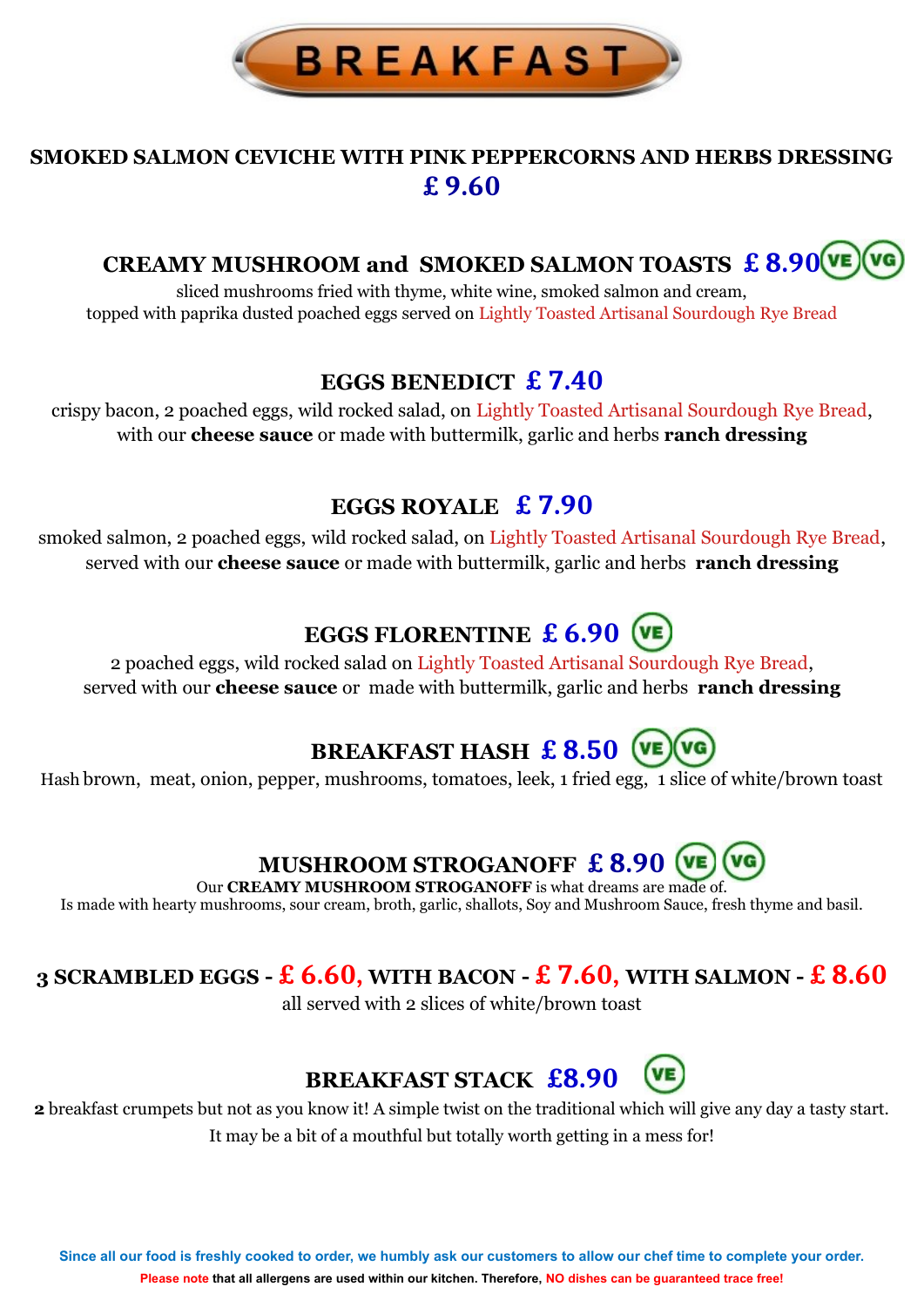

**MUSHROOM STROGANOFF**

Our **CREAMY MUSHROOM STROGANOFF** is what dreams are made of. Is made with hearty mushrooms, sour cream, broth, garlic, shallots, Soy and Mushroom Sauce, fresh thyme and basil.

**£ 5.90**



#### **SMOKED SALMON CEVICHE WITH PINK PEPPERCORNS AND HERBS DRESSING £ 7.20**

#### **FISH PATE**

served with salted crackers

#### **£ 5.50**

**NOT PORK… OUR CHEESE TO PLEASE DISH**

Sliced Halloumi cheese fried with thyme and sesame seeds

#### **£ 6.50**

**TEMPURA BATTERED KING PRAWNS 3 PRAWNS** - £**6.60 5 PRAWNS** - £**8.50 SERVED WITH SWEET CHILI SAUCE**





**VEGAN** 

**Since all our food is freshly cooked to order, we humbly ask our customers to allow our chef time to complete your order. Please note that all allergens are used within our kitchen. Therefore, NO dishes can be guaranteed trace free!**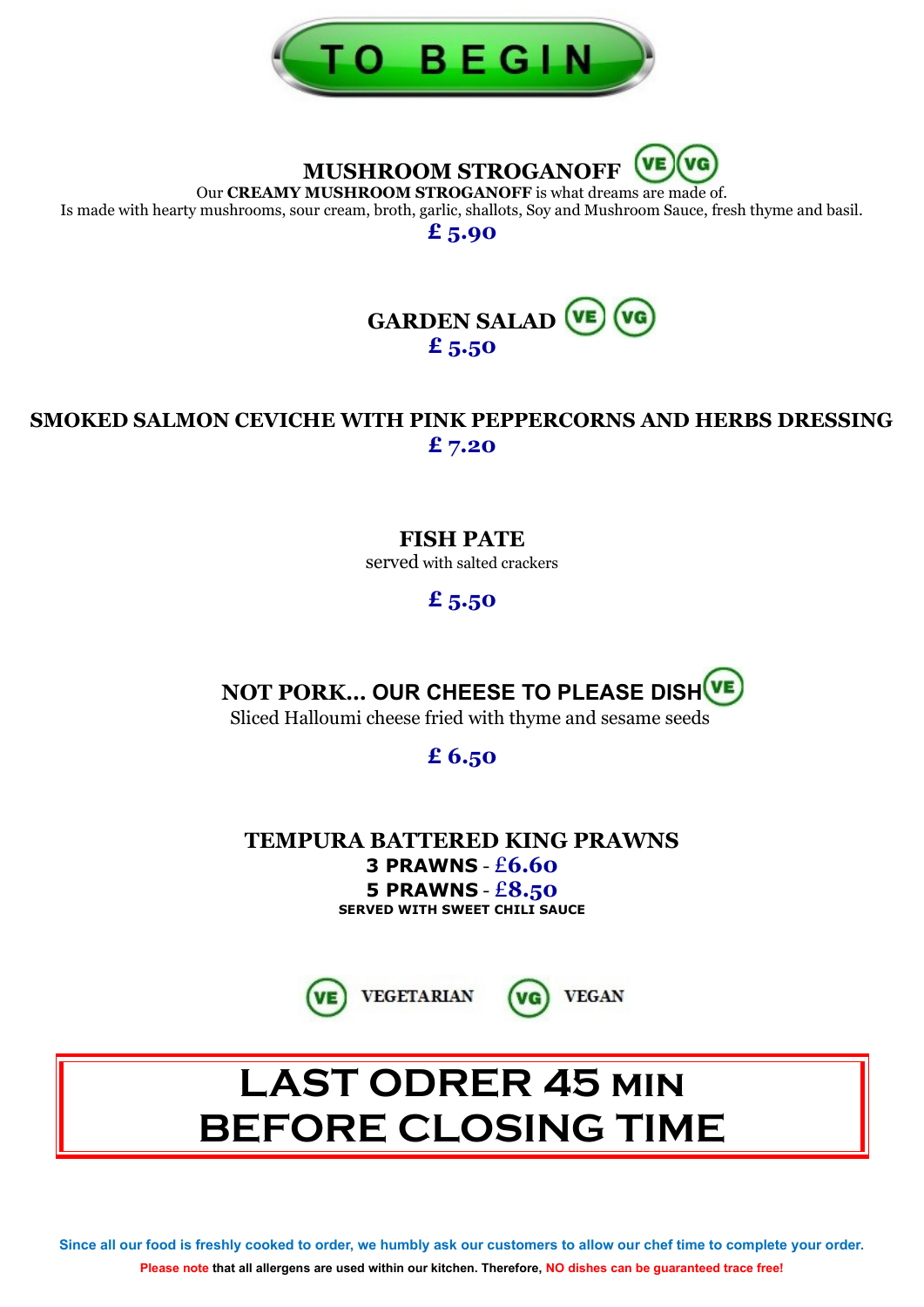

#### **CARBONADE FLAMAMANDE £16.50**

Belgian beef stew with beer that is full of caramelized onions, bacon, and tender, slow cooked beef. Served with creamy mashed potatoes.

**ROASTED PORK NECK £15.90**

Pork neck roasted with sour cabbage, served with baby potatoes.

#### **POLISH MEATBALLS £13.70**

These meatballs are simmered in the sauce instead of being fried. The result? An incredibly comforting dish, in irresistibly gravy. The soft balls of meat dipped in a velvety and aromatic tomato sauce are hard to resist!

#### **KARTACZE / ZEPPELINS £13.70**

Tender, meat stuffed potato dumplings seasoned with garlic Served with diced fried onions and smoked bacon crumble

#### **BIGOS - TRADITIONAL POLISH HUNTER'S STEW £13.70**

made with fermented cabbage, (Polish sauerkraut is not made with vinegar but, is a natural probiotic fermentation process) meat, sausage, mushrooms, onions, smoked plum & red wine.

#### **WINGS OF FIRE £13.70**

sticky, hot & spicy chicken wings, served with salad and chips

## **3 SINGLE COCKTAILS FOR £10**

**TUESDAY – SATURDAY 5pm - 9pm**

#### **SHELL ON KING PRAWNS £16.50**

King prawns marinated in garlic, coriander and lemon juice served with Basmati Saffron Rice

#### **SEAFOOD SPAGHETTI £15.50**

#### **SEA BASS FILLET £15.50**

Butter, thyme, garlic and chilli marinated Sea Bass fillet

**Since all our food is freshly cooked to order, we humbly ask our customers to allow our chef time to complete your order. Please note that all allergens are used within our kitchen. Therefore, NO dishes can be guaranteed trace free! A DISCRETIONARY OPTIONAL SERVICE CHARGE OF 10% WILL BE ADDED TO YOUR BILL.**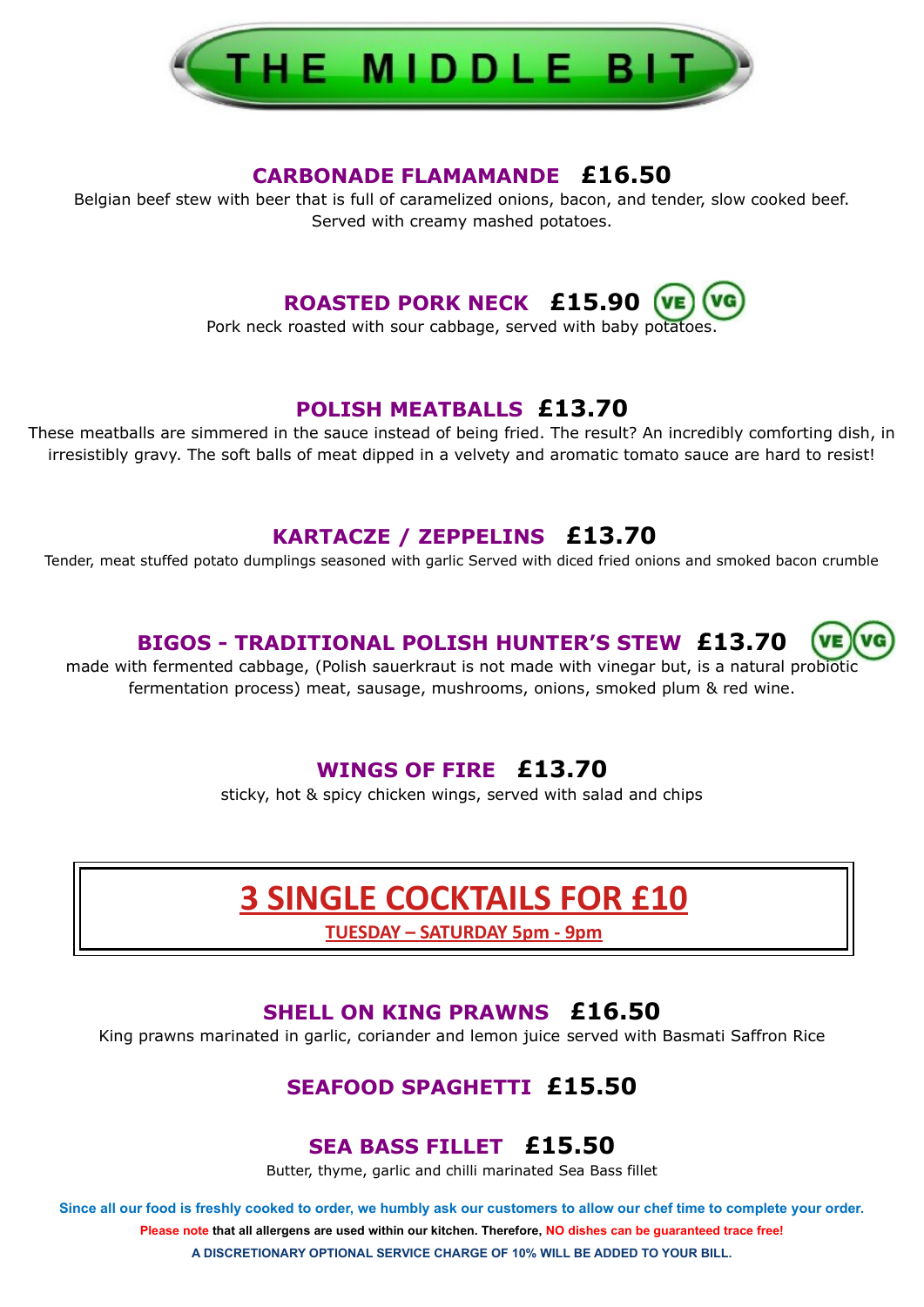

#### **50ML OF HOMEMADE PLUM BRANDY £5.00**

served with a sliver of plum for a pleasingly fruity, sweet aroma followed by a firey alcoholic punch that could knock a Cossack off his horse!

#### **CAKE OF THE DAY £6.50**

#### **COFFEE HEAVEN / AFFOGATO £6.50**

double espresso, shot of Amaretto, vanilla ice cream

#### **ETERNAL FLAME £ 6.50**

flaming fried ice cream ball served on a meringue

**POLISH CHEESEBOARD £6.50** add 25ml of Port for **£2.00**

#### **ETON MESS £6.50**

Sweet & sour… traditional English dessert with Polish twist



| <b>IRISH COFFEE</b> with 25ml Jameson Whiskey                     | £6.50 |
|-------------------------------------------------------------------|-------|
| <b>SULTAN SPECIAL COFFEE with 25ml Coffee Liqueur</b>             | £6.50 |
| DARK ANGEL COFFEE double espresso, Amaretto, dark rum             | £6.50 |
| <b>ENGLISH COFFEE</b> double espresso, gin                        | £6.50 |
| <b>FRENCH CONNECTION COFFEE double espresso, cognac, amaretto</b> | £6.50 |
| <b>ICED COFFEE</b>                                                | £6.50 |

**Since all our food is freshly cooked to order, we humbly ask our customers to allow our chef time to complete your order.**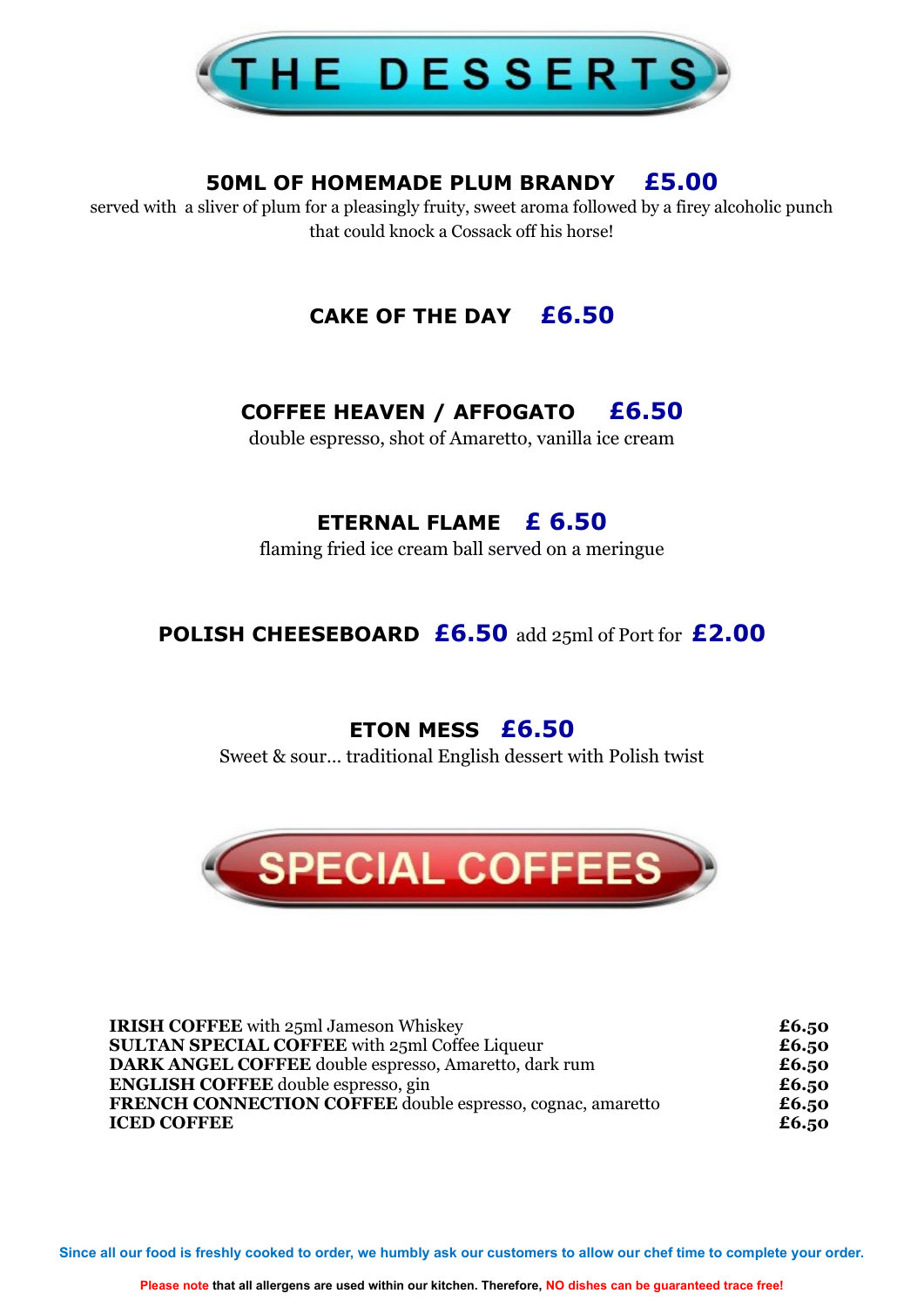

| POLISH HIGHLANDER TEA<br>with 50ml of vodka, fresh lemon and honey | £6.00 |
|--------------------------------------------------------------------|-------|
| <b>ICED LEMON TEA HOMEMADE</b>                                     | £5.00 |
| <b>ENGLISH BREAKFAST TEA</b>                                       | £2.50 |
| <b>BLACK TEA with QUINCE &amp; ORANGES</b>                         | £2.50 |
| <b>JASMINE TEA</b>                                                 | £2.50 |
| <b>EARL GREY</b>                                                   | £2.50 |
| <b>PEPPERMINT</b>                                                  | £2.50 |
| <b>GREEN TEA</b>                                                   | £2.50 |
| <b>DECAF TEA</b> (tea bag)                                         | £2.50 |
| <b>PU-ERH – RED TEA</b>                                            | £2.50 |

#### **ALL OUR TEAS ARE** *MADE* **WITH** *FRESHLY* **BREWED** *LOOSE***-***LEAF TEA* **(NO TEA BAGS)**



| <b>ESPRESSO</b><br><b>MACCHIATO</b> | <b>SINGLE</b><br>£2.50<br>£2.50 | <b>DOUBLE</b><br>£3.50<br>£3.50 |
|-------------------------------------|---------------------------------|---------------------------------|
| <b>AMERICANO</b>                    |                                 | £2.50                           |
| <b>CAPPUCCINO</b>                   |                                 | £2.90                           |
| <b>FLAT WHITE</b>                   |                                 | £2.90                           |
| <b>LATTE</b>                        |                                 | £2.90                           |

#### **OAT MILK £1.00 EXTRA CHARGE**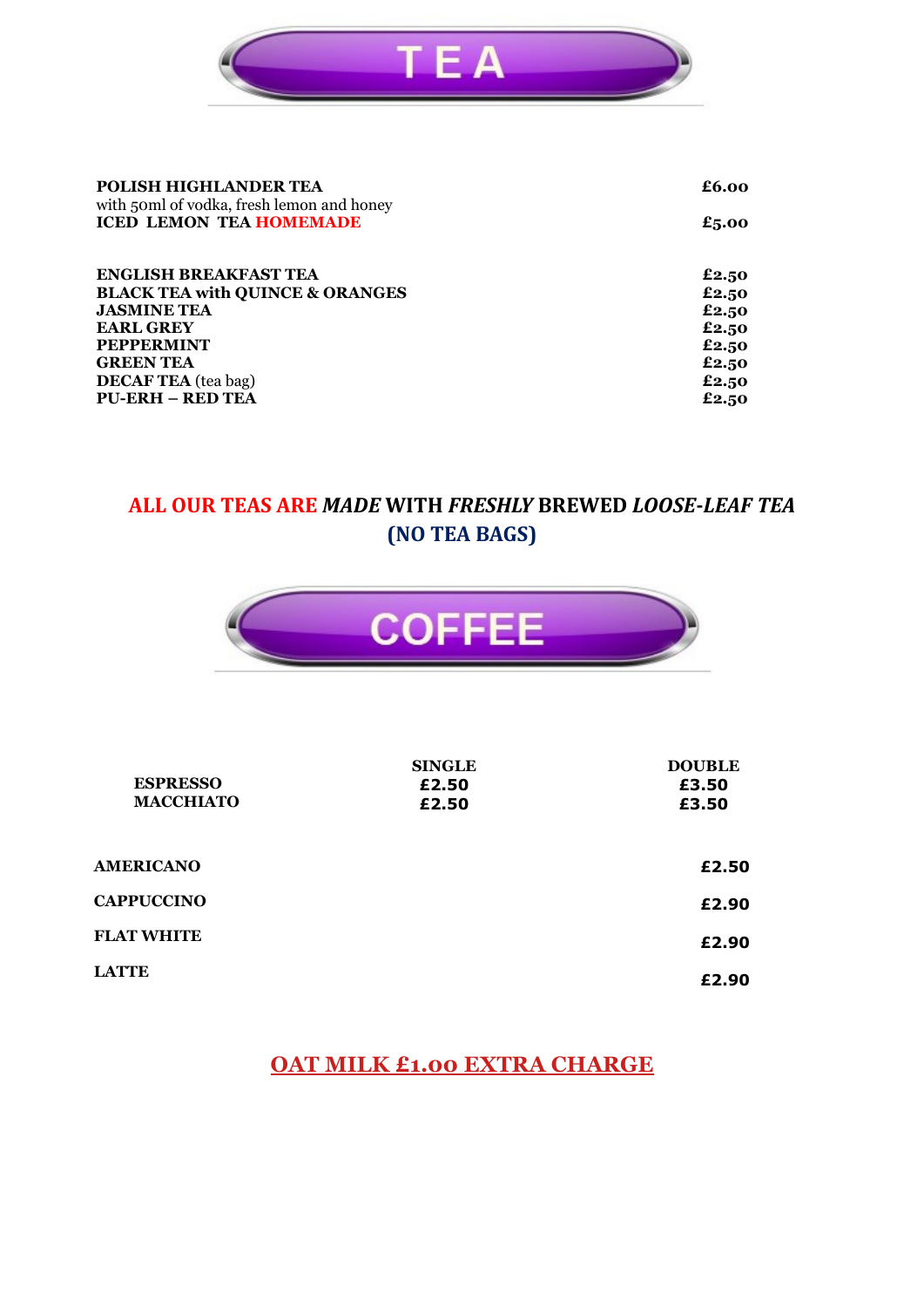

| <b>CLEMENTINE PINT</b>          | £5.00 |
|---------------------------------|-------|
| <b>APPLE JUICE</b>              | £3.00 |
| <b>ORANGE JUICE</b>             | £3.00 |
| COCA - COLA                     | £2.50 |
| <b>COCA - COLA LIGHT</b>        | £2.50 |
| <b>TONIC WATER</b>              | £2.10 |
| <b>GINGER BEER</b>              | £2.00 |
| LEMONADE 330ml                  | £2.50 |
| <b>PINK LEMONADE 330ml</b>      | £2.50 |
| <b>STILL OR SPARKLING WATER</b> | £1.90 |
| <b>SODA WATER</b>               | £1.90 |
|                                 |       |

## **SUNDAY LUNCH OFFER**

## *PRE ORDERS ONLY*

**TURKEY, PORK and VEGGIE OPTIONS AVAILABLE**

**MAIN COURSE : £15.90** 

**SOUP AND MAIN or MAIN AND PUDDING: £17.90**

**SOUP, MAIN AND PUDDING: £19.90**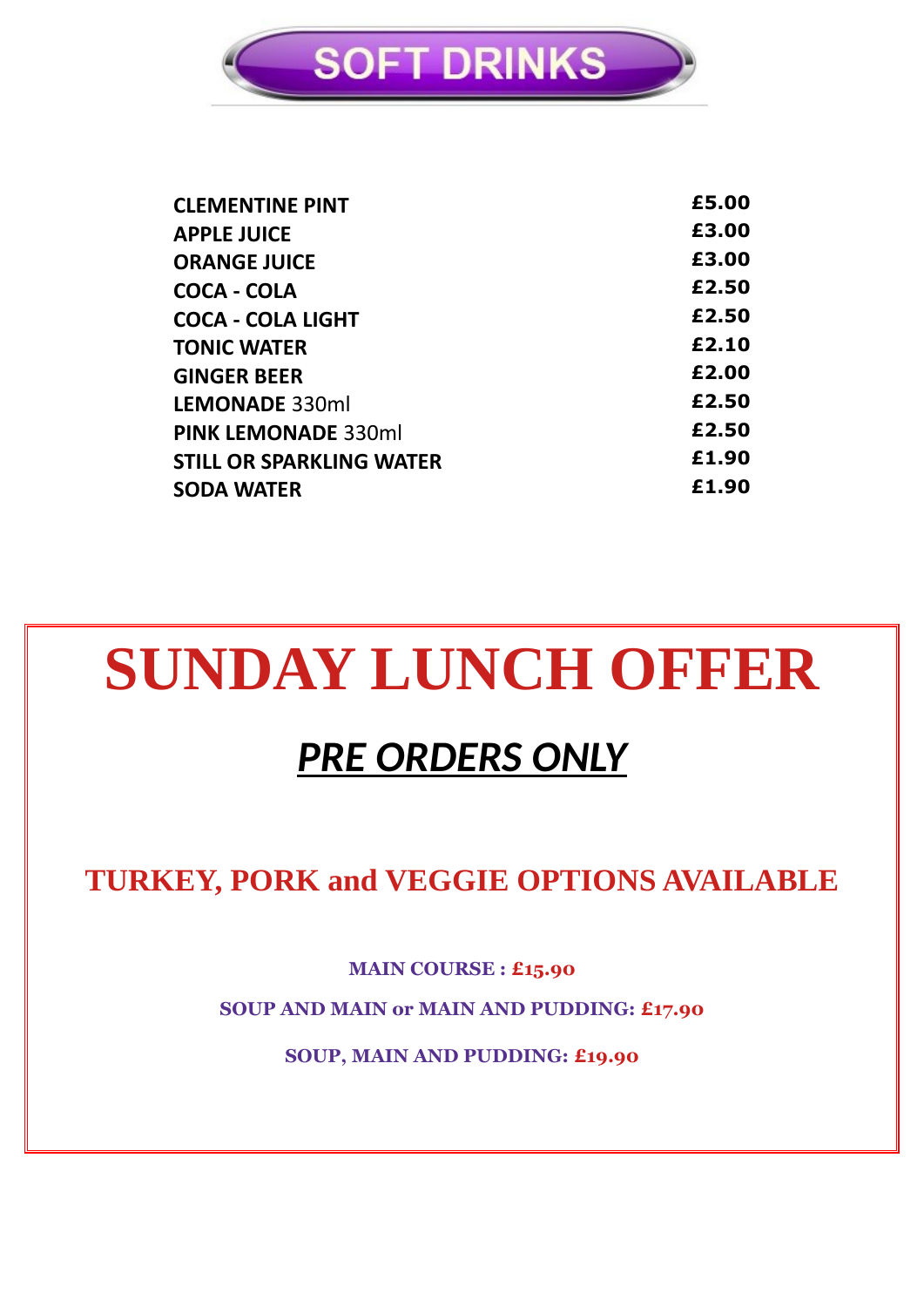

| <b>HOMEMADE LIQUEURS</b>                |             |
|-----------------------------------------|-------------|
| <b>RHUBARB GIN - 50ml</b>               | £5.00       |
| <b>CHERRY VODKA - 50ml</b>              | £5.00       |
| <b>PLUM BRANDY 50ml - 50ml</b>          | £5.00       |
| <b>POMEGRANATE GIN - 50ml</b>           | £5.00       |
| <b>MIXER - Coke, Tonic, Ginger Ale</b>  | £1.50       |
|                                         | SINGLE 25ml |
| <b>ŻUBRÓWKA- Bison Grass Vodka 25ml</b> | £3.50       |
| <b>VODKA 25ml</b>                       | £3.50       |
| <b>TEQUILA 25ml</b>                     | £3.50       |
| <b>JAMESON 25ml</b>                     | £4.00       |
| <b>CAPTAIN MORGAN WHITE RUM 25ml</b>    | £3.50       |
| <b>CAPTAIN MORGAN DARK RUM 25ml</b>     | £3.50       |
| <b>JACK DANIELS</b> 25ml                | £3.50       |
| <b>BRANDY 25ml</b>                      | £3.50       |
| $GIN$ 25ml                              | £4.00       |



| <b>HOLY WATER - Vodka, Rum, Peach Schnapps, Blue Curacao, Lemonade</b>                          | £8.00 |
|-------------------------------------------------------------------------------------------------|-------|
| <b>SHREK</b> - Żubrówka vodka 50ml, fresh cucumber, sprite                                      | £8.00 |
| GIN SLING - Gin 50 ml, Lemon Juice, Angostura, Ice, Tonic                                       | £8.00 |
| BISON MOHITO - Bison Grass Vodka, Cane Sugar, Mint Liqueur, Lemonade DOUBLE UP FOR £2.50 MORE   | £6.00 |
| LIQUID APPLE CAKE - Polish Vodka ŻUBRÓWKA, Apple Juice DOUBLE UP FOR £2.50 MORE                 | £5.00 |
| <b>SPIRIT OF DUBLIN</b> - Jameson, Ginger Ale, Lime DOUBLE UP FOR £2.50 MORE                    | £5.00 |
| <b>CUBA LIBRE</b> - Dark Rum, Cane Sugar, Lime, Coke DOUBLE UP FOR £2.50 MORE                   | £5.00 |
| RANCH WATER - Tequila, Soda Water, Lime, Ice DOUBLE UP FOR £2.50 MORE                           | £5.00 |
| GIN BASIL SMASH - Gin - 50 ml, Simple Syrup, Lime Juice, Fresh Basil Leaves ADD MIXER FOR £1.50 | £8.00 |
| <b>POLISH TEA</b> - Hot English Breakfast tea served with honey, lemon and a double vodka       | £6.00 |
| CHOCOLATE & IRISH CREAM MARTINI - Gin, Baileys, Chocolate Liqueur, Cream                        | £8.00 |
|                                                                                                 |       |

#### **NON – ALCOHOLIC COCKTAILS**

**MOJITO** (with mint liqueur) **or BLOODY MARY £5.00**



**OLD SPECKLED HEN 500 ml £4.50 THATCHERS 500 ml £4.50 POLISH BEERS 500 ml £4.50 POLISH DARK LAGER 500 ml £4.50**

**SINGLE 25ml**

All bottles are 75cl unless stated. Wines available by the glass in 125ml, 175ml and 250ml where specified. Under The Weights & Measures Act (Intoxicating Liquor) Order 1988,ourmain spirits of Whisky, Gin, Rum & Vodka and other spirits are sold in measures of 25ml or multiples thereof.